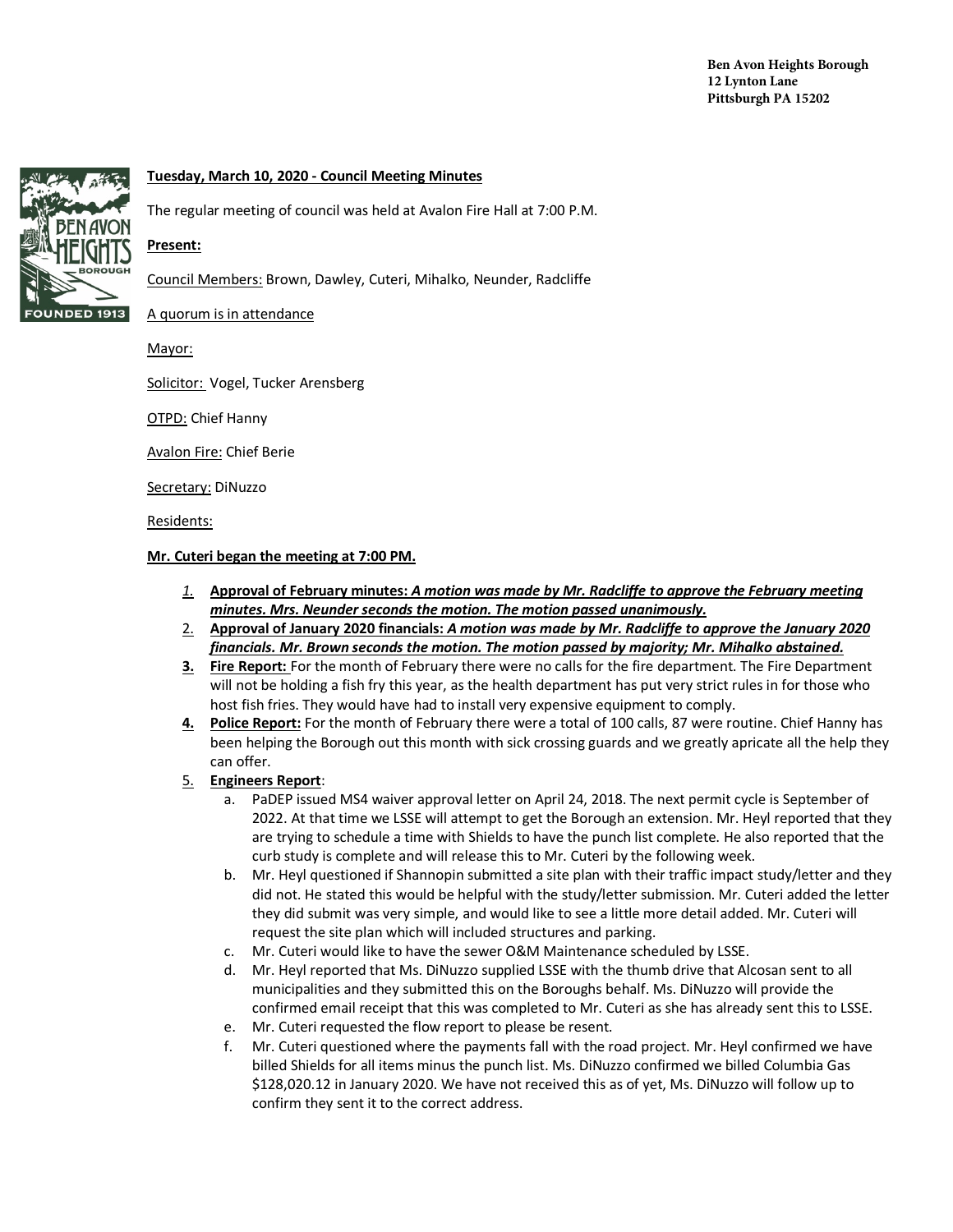**Ben Avon Heights Borough 12 Lynton Lane Pittsburgh PA 15202**

- **6. Public Comment:** No public present.
- **7. Sunshine Act – Do's and Don'ts:** Mr. Vogel presented to council the Do's and Don'ts of the Sunshine act. The Sunshine act is one of the major laws that govern how we operate and that it must be open and transparent. This presentation was to inform new council members and also refresh to those older council members. It was very informative and a great refresher for all.
- **8. 5 year budget plan:** Mr. Cuteri explained that council who attended the meeting looked at the 5 years, they started looking at excess funds in the future years and there was discussion on tax rates, reserve funds, road projects and other issues as part of the 5 year budget plan.
- **9. Monthly summary report for Accountant:** Mr. Cuteri wanted to know what council wanted in this report. Ms. DiNuzzo shares the log of deposits she makes each month with our accountant to help get rid of the miscellaneous entries. The goal is to have a financial report that aligns with the budget outline.
- **10. Borough Secretary to provide a monthly report on source of all payments:** Mr. DiNuzzo keeps a log of all deposits into the general fund and will share this with Mr. Cuteri as well.
- **11. Resolution for Kim Gourley, tax collector:** Ms. Gourley is working on getting a second bond, she has been working with Jordan tax on getting this complete. *A motion was made to adopted the Resolution for Kim Gourley as tax collector by Mr. Radcliffe. Mr. Mihalko seconds the motion. The motion passed unanimously.*
- **12. Zoning applications:** For the month of February, there were no applications submitted.
- **13. Stop signs:** Mr. Radcliffe mentioned that a few residents have approached him regarding the stop signs at the intersection of Penhurst and Wilson. Ms. DiNuzzo will reach out to Avalon to fix the stop signs at that intersection. Mr. Radcliffe also noted that the residents were complaining about speeders. Mr. Cuteri noted this should have been brought up when Chief Hanny was present. We will bring this to his attention at our next meeting.
- **14. Executive session:** began at 8:13 pm

Executive session ended at 8:16 pm.

Meeting was adjourned at 8:17 pm.

The next scheduled meeting is April 14<sup>th</sup> 2020. Due to the convid-19 outbreak, council will meet electronically through GoToMeeting: https://global.gotomeeting.com/join/854761661

You can also dial in using your phone. United States: +1 (571) 317-3122

Access Code: 854-761-661

Respectfully submitted, Jessica DiNuzzo, Secretary